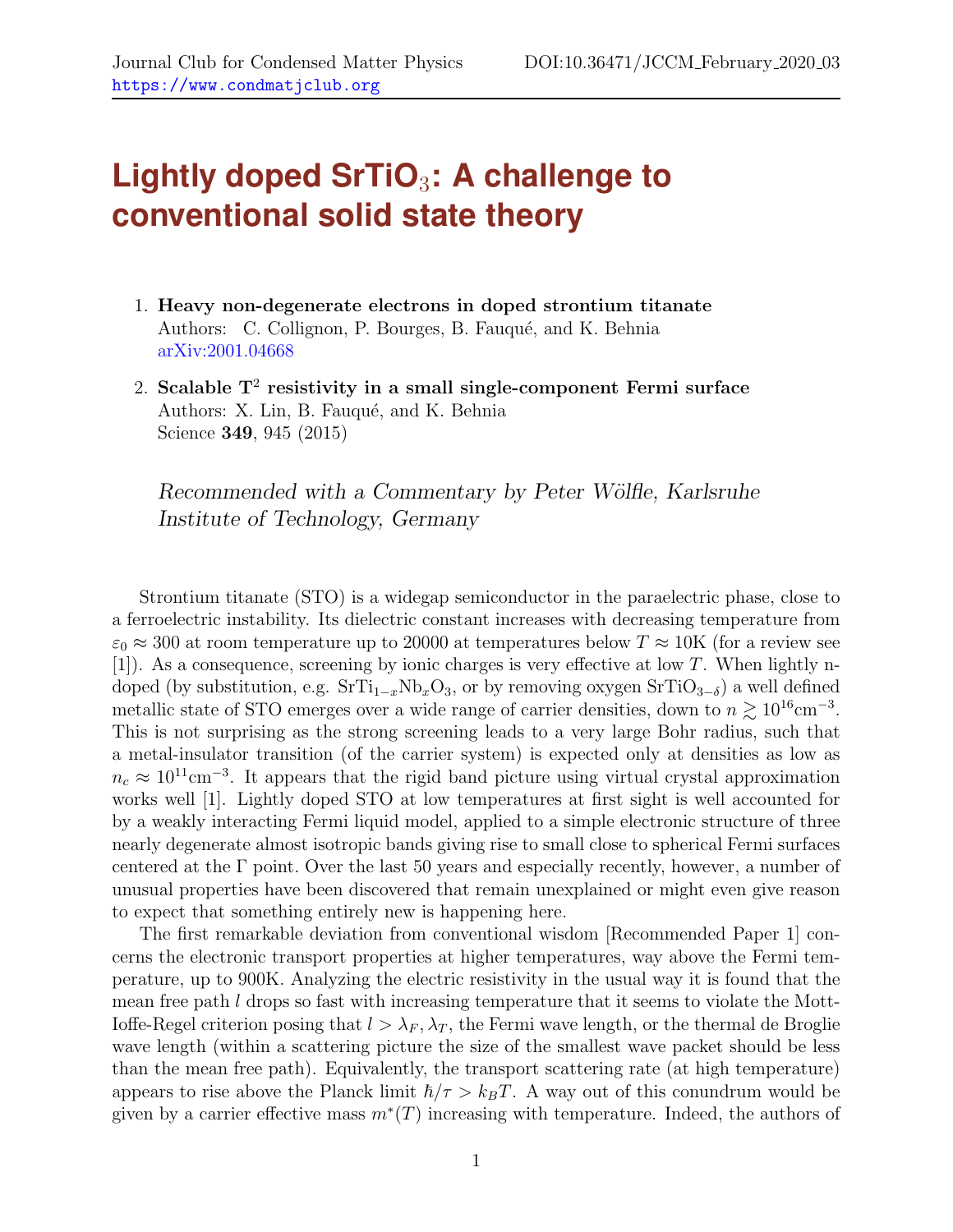Recommended Paper 1 found evidence for an increase of  $m^*(T)$  by more than a factor of two for temperatures rising from 100K to 300K followed by a saturation, by measuring and analyzing the thermoelectric Seebeck coefficient. They show that the observed temperature dependence of the effective mass removes the conflict with the Mott-Ioffe-Regel criterion and the Planck limit up to 400K, but at the highest temperatures the conflict still exists. A possible explanation of this behavior may be found in two recent works [\[2\]](#page-2-1), [\[3\]](#page-2-2) exploring the consequences of a strong electron-phonon interaction at these high temperatures. These authors, employing state of the art numerical techniques, are able to show that as the temperature rises beyond the Fermi temperature Landau quasiparticles evolve into polarons the mass of which is indeed increasing with temperature. Single particle excitations appear not to exist anymore beyond a limiting temperature depending on the position in the Brillouin zone, and the system is in what is called an incoherent state. For a class of incoherent states it has been shown that the Planck limit is respected [\[4\]](#page-2-3). In the case of STO the incoherent state found in [\[2\]](#page-2-1), [\[3\]](#page-2-2) appears to violate the Planck limit, which is presumably related to the fact that "external interactions" (phonons), which are not included in the derivation of "universal bounds" [4] play the main role.

A further puzzling observation is presented in Recommended Paper 2: the electrical resistivity shows a law  $\rho(T) = \rho(0) + AT^2$  at low temperatures below the Fermi temperature. This is usually attributed to electron-electron scattering, with a phase space limited by  $T^2$ . However, e-e-scattering is momentum conserving and as such does not relax the charge current. In conventional metals umklapp processes are thought to provide the necessary transfer of momentum from the electron system to the lattice. The small Fermi surfaces found in STO do not allow umklapp scattering. Electron-phonon scattering is not an option either as it freezes out much faster than e-e-scattering and leads to a  $T<sup>5</sup>$  law (acoustic phonons) or exponential law  $e^{-\omega_{LO}/T}$  (optical phonons). One possibility left is impurity scattering combined with e-e-scattering, although experiment seems to exclude a strong dependence on impurity concentration. At temperatures beyond the Fermi temperature, but still less than the optical phonon scale, the resistivity is found to rise faster, more like  $T<sup>3</sup>$  [Recommended Paper 2], posing a further puzzle. Somewhat similar behavior is found in other systems close to a ferroelectric state, such as  $KTaO_3$ , PbSe, PbTe, suggesting that the strong screening and the soft phonon mode might play a role here [Recommended Paper 1].

The probably most spectacular property of STO is that it enters a superconducting phase at low temperatures not exceeding  $T_c \approx 0.4K$  [\[1\]](#page-2-0). The transition temperature  $T_c(n)$  as a function of carrier density  $n$  forms a "dome" reminiscent of the cuprates. Although known since the 1960 [\[5\]](#page-2-4), a complete understanding of the superconducting state is still missing. This may appear surprising because the mechanism is most likely given by phonons. There are, however, several unusual aspects here. The first is the smallness of the Fermi energy compared to the optical phonon energy. A separation of the interaction into a phonon exchange term and a static screened Coulomb repulsion term is no longer possible. Rather, the relevant interaction is the fully dynamically screened Coulomb interaction [\[6\]](#page-2-5) . The conflicting results for  $T_c$  obtained by several authors within this model depend on various additional approximations employed, and a consensus has not been reached yet. The observed superconductivity at the lowest densities of  $n \approx 5 \times 10^{17} - 5 \times 10^{18}$ cm<sup>-3</sup> for oxygen deficient  $SrTiO<sub>3−δ</sub>$  is not found for Nb-doped STO, posing a further puzzle [\[1\]](#page-2-0). Another challenge is given by the observation of an enormous sensitivity of  $T_c$  to isotope substitution